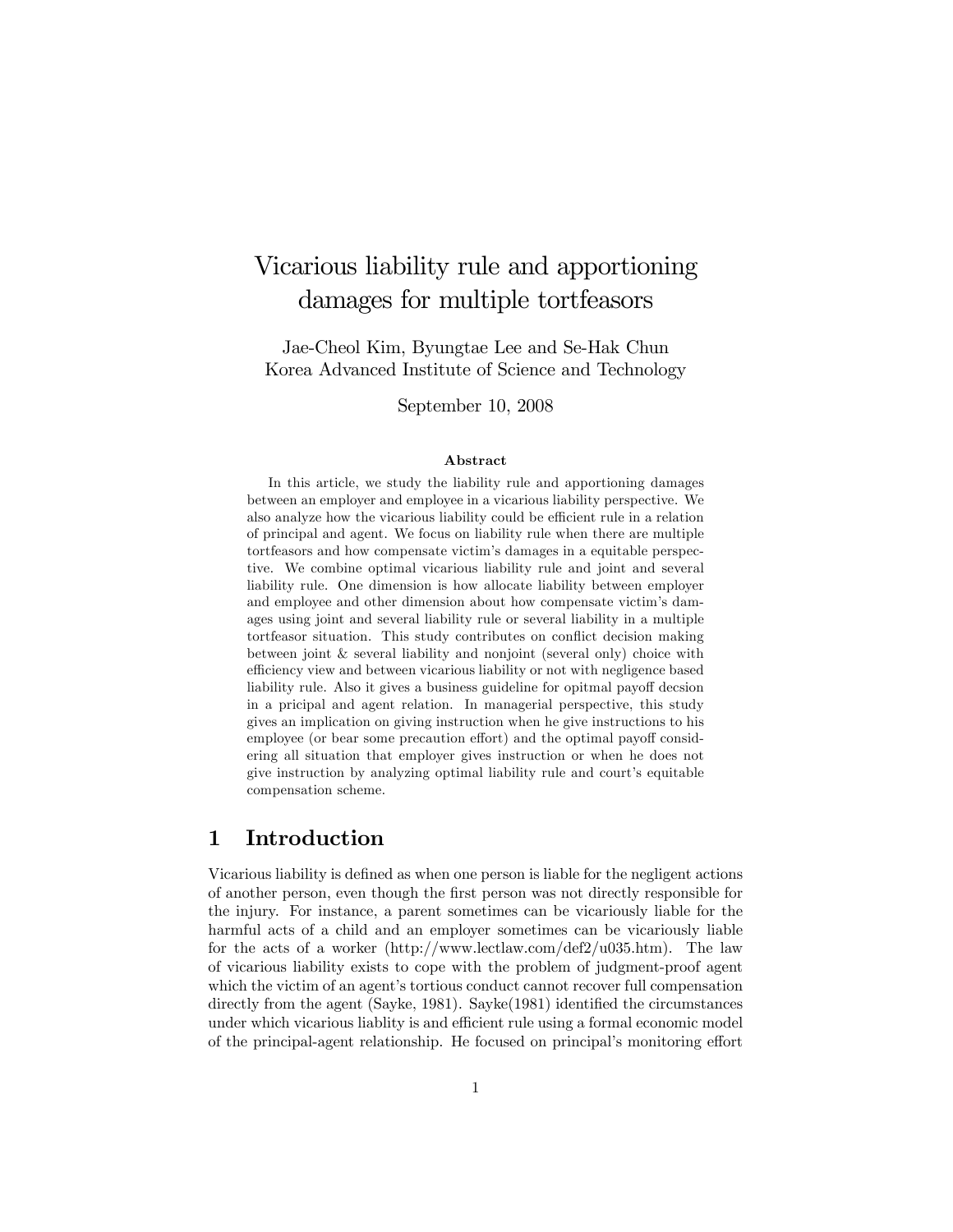and vicarious liability's efficiency. He says that if precautionary behavior is unaffected by the financial incentives created by alternative liability rules, then vicarious liability is generally an efficient rule and if the pricipal can monitor the adequacy of the agent's precautions, then vicarious liability again is generally an efficient rule. Under vicarious liability, the principal and the agent are jointly liable for damages, and the optimal judgment-proof contract is unavailable to the enterprise. If the enterprise's total assets are sufficient to cover its potential tort liability, tort victims will be fully compensated. Vicarious liability results in full compensation to the tort victim.

Compensation issue is related to multiple tortfeasors' problem especially by joint and several liability rule. It is defined as two or more defendants are together held financially responsible for a plaintiffs injury and each defendant individually may be held financially responsible for the full value of the harm (Schmit, Anderson and Oleszczuk, 1991). Its rationale developed that the burden of insolvency or some other barrier to recovery against one defendant ought to be borne by the other culpable parties rather than the innocent plaintiff (Keeton, 1984). This provokes an issue on who should bear the risk of insolvent or unidentifiable defendants. McNichols $(1979)$  says that there are two distinct but often conflicting goals. One aspect is about by adoption of joint and several liability, the court can ensuring fairnes but adequate compensation to victims. The other aspect is about providing equitable allocation of responsibility among wrongdoers. This is related to abolition of joint and several liability. Joint and several liability can distort that allocation process by placing full monetary responsibility on a single party. Landes and Posner (1980) says that the critical element in achieving optimal deterrence is appropriate allocation of expected cost ex ante rather than allocation of actual costs ex post. Although by imposing joint and several liability fully compensation is obtained and the court shift the burden of proving to defendants in a perspective of cost of administration system, but deterrence goal may not obtained. Today most states permit joint and several liability in a number of situations (Schmit, Anderson and Oleszczuk, 1991), however the overall number of joint and several liability cases is quite small (0.41 percent in 1988) at the federal level, but joint and several cases showed an exponential increase from 1963 through 1988. In a proponents of joint and several liability, defendant will be better able to absorb the loss and spread the cost among society than would be the injured plainfiff. And in a opponents of joint and several liability, when the plaintiff is contributorily negligent, the joint and several liability may be most strained. For example, the plaintiff's negligence has caused harm to the plaintiff alone, while the defendant's negligence has caused harm to another person. Therefore the plaintiff should be able to recover the full amount of his or her damage less any percentage which he or she wase negligent. The plaintiffs take their defendants as they find them-consistent with the law holding defendants liable for differing amounts depending on the age and income staturs of the plaintiffs. When there is only one defendants involved in a cases, and that defendant is insolvent, the plaintiff has no recourse and cannot recover.

For contribution issue, Anderson(1985) shows that 44 states and the District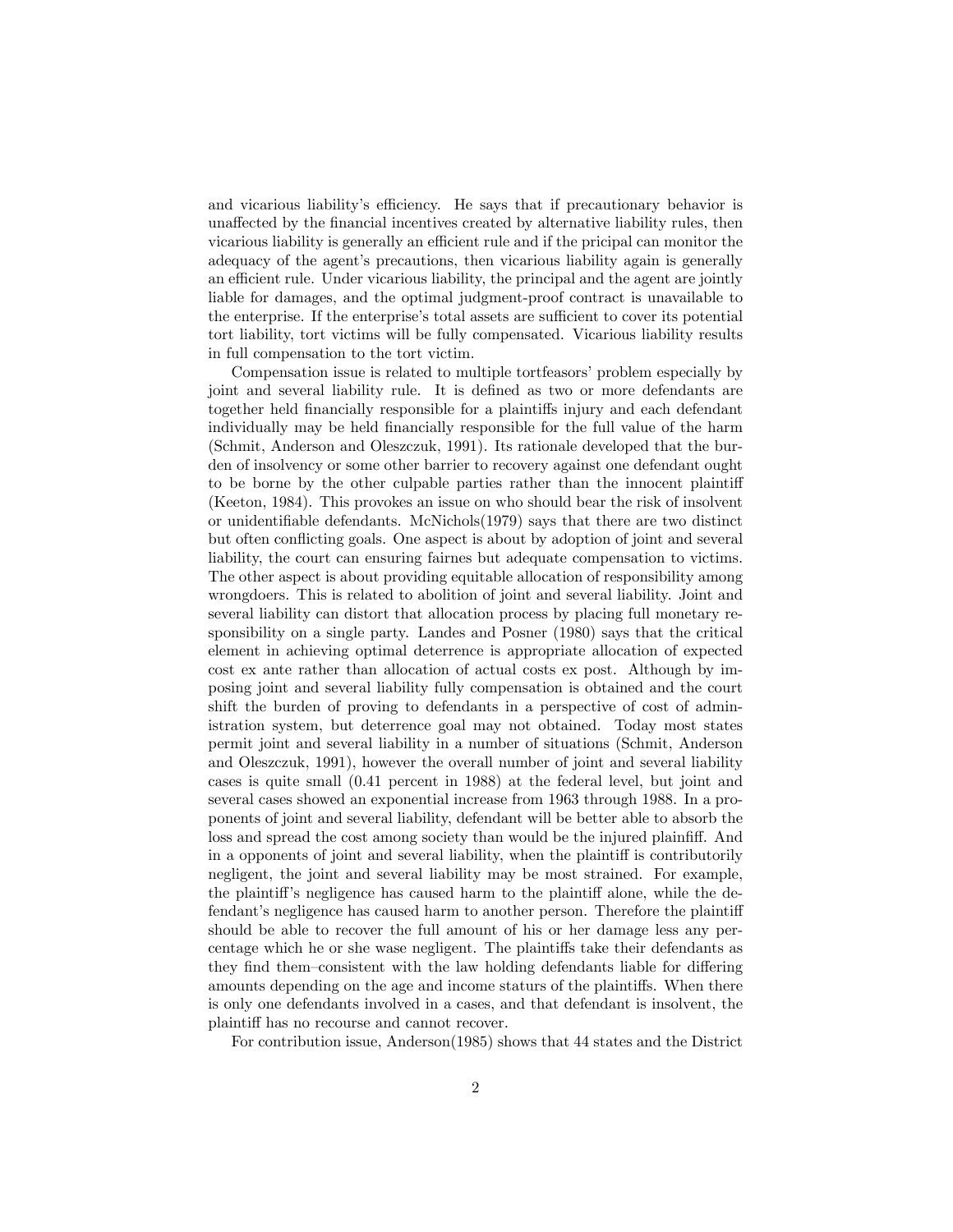of Columbia recognize some right of contribution among joint tortfeasors. The primary roadblock to such recovery may be the solvency of joint defendants rather than legal rationales.

In this article, we study the liability rule and apportioning damages between an employer and employee in a vicarious liability perspective. We also analyze how the vicarious liability could be efficient rule in a relation of principal and agent. We focus on liability rule when there are multiple tortfeasors and how compensate victimís damages in a equitable perspective. We combine optimal vicarious liability rule and joint and several liability rule. One dimension is how allocate liability between employer and employee and other dimension about how compensate victimís damages using joint and several liability rule or several liability in a multiple tortfeasor situation.

This study contributes to conflict decision making between joint  $\&$  several liability and nonjoint (several only) choice with efficiency view and between vicarious liability or not with negligence based liability rule. Also it gives a business guideline for opitmal payoff decsion in a pricipal and agent relation. In managerial perspective, this study gives an implication on giving instruction when he give instructions to his employee (or bear some precaution effort) and the optimal payoff considering all situation that employer gives instruction or when he does not give instruction by analyzing optimal liability rule and court's equitable compensation scheme.

This study aims to find optimal principal's decision when vicarious liability may be imposed and its optimal payoff for agent considering accident situation in a principalís perspective. In a court perspective, this study provides some guideline for allocation of liability and apportioning damages in a situation when the victim may not be fully compensated. We especially consider both situation when the agent is insolvent or solvent and generalize compensation rule in an agent's judgment proof situation with discusing its efficiency issue.

The court is primarily concerned with maximizing efficiency. In other words, the court chooses liability rule and compensation scheme that leads the employer to behave in an efficient manner. Once the efficiency consideration is fulfilled. the court is also concerned with distributional equity, especially on welfare of the victim.If there are a number of ways to obtain the social optimum, the court chooses the one that perfectly compensates the victim.

Our model generalizes and extends vicarious liability to negligence based liability even in situation of vicarious liability aiming to practically apply in a situation which there exists tort victim's may not be fully compensated. Also we analyze when vicarious liability rule is the best solution based on negligence based liability rule and how apportionate victimís damages when the agent is insolvency and partly negligent principal. As Sayke(1981) commented, although vicarious liability is very widely in force, its theories are not well developed. In this study, we investigate vicarious liability and compensation rule by interwining these two concepts. First, when joint and several liability or not  $-$  full compensation or not, Second, strict vicarious liability or negligence based liability, Third, when vicarious liability is efficient? Fourth, what is optimal effective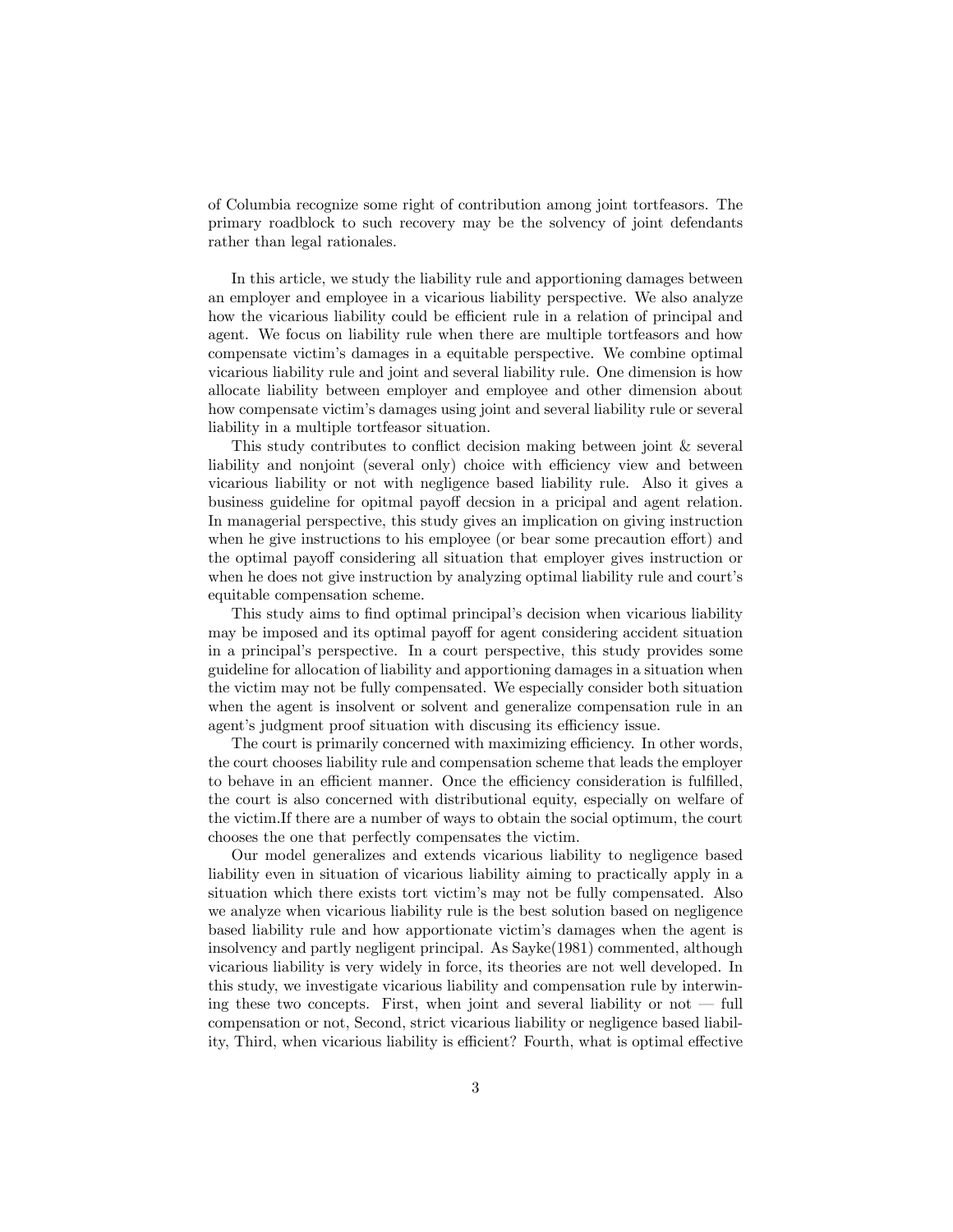wage for employee?

## 2 The Model

Consider an employment contract in which one party (principal or employer) hires another party (agent or employee) and delegates a risky task. Hereafter we consider the relationship of employer and employee. In order to concentrate on liability questions, we assume away risk sharing issues by considering risk neutral employer and employee (Bisso and Choi, 2006). When the task is done properly, the employer receives a positive monetary payoff  $u_2$  and then pays a wage  $v_2$  to the employee. The task may end up in an accident, which causes some harm  $a$  to a victim. In the event of the accident, the employer receives  $u_1$ , out of which he pays  $v_1$  to the employee. The employee possesses some wealth, not sufficient for damages (or harm), that is, of  $e < a$ <sup>1</sup>.

The probability of the accident occurring depends on precautionary efforts of both parties. The employer may give detailed instructions to his employee about what and how to do. If the employee conforms to instructions, the accident occurs with probability  $p$ . If the employer dose not give any instructions, the accident probability goes up to  $q > p$ . The employer gives instructions but the employee may find conformity not worth. Then, the instructions are in vain and the accident probability is q. The employer cannot observe nor monitor perfectly whether the employee acts as instructed. As a result, there is room for moral hazard on the part of the employee. Giving instructions is costly, incurring  $w_r$ . Similarly, it costs the employee  $w_e$  to conform.

When an accident occurs, the court is assumed to be able to verify whether the employer instructed or not. If the employer is found to have been negligent to give instructions, the court declares him at fault and holds the employer strictly liable.<sup>23</sup> When instructions were given and the accident occurs, both the employer and the employee are held liable.<sup>4</sup> The court allocates liability in two steps. First, the employee is 100 $\theta$ % at fault and the employer  $100(1 - \theta)$ % at fault where  $0 \leq \theta \leq 1$ <sup>5</sup> Thus,  $\theta$  represents the size of personal liability and  $1 - \theta$  that of vicarious liability of the employer. Second, noting that if  $\theta a > v_1 + e$ , the employee becomes insolvent, we define s to be an amount with which the employee can get away with, especially when the employee becomes insolvent.

$$
s = s(\theta, v_1, a) = \max\{0, \theta a - v_1 - e\}
$$

<sup>&</sup>lt;sup>1</sup>This assumption is based on the doctrine of vicarious liability under which a deep-pocket principal is held responsible for a judgment-proof agentís tortious conduct (Bisso and Choi, 2006).

 $2$ The court adopts the rule of negligence for the employer's misconduct.

<sup>3</sup>As will be explained below, by observing the compensation to the employee for his performance, the court can infer whether the employer gave instructions or not.

<sup>&</sup>lt;sup>4</sup>We may consider a case where a negligent liablity rule is imposed on the employee. Even when the employer cannot monitor the employee's action, it is still possible to infer whether or not the employee conformed by observing some relevant variables available. Yet, we dismiss this case for the reason to follow in section  $\#\#$ .

 $5\theta$  depends on many factors such as legal theories, plaintiff's behavior, legislation.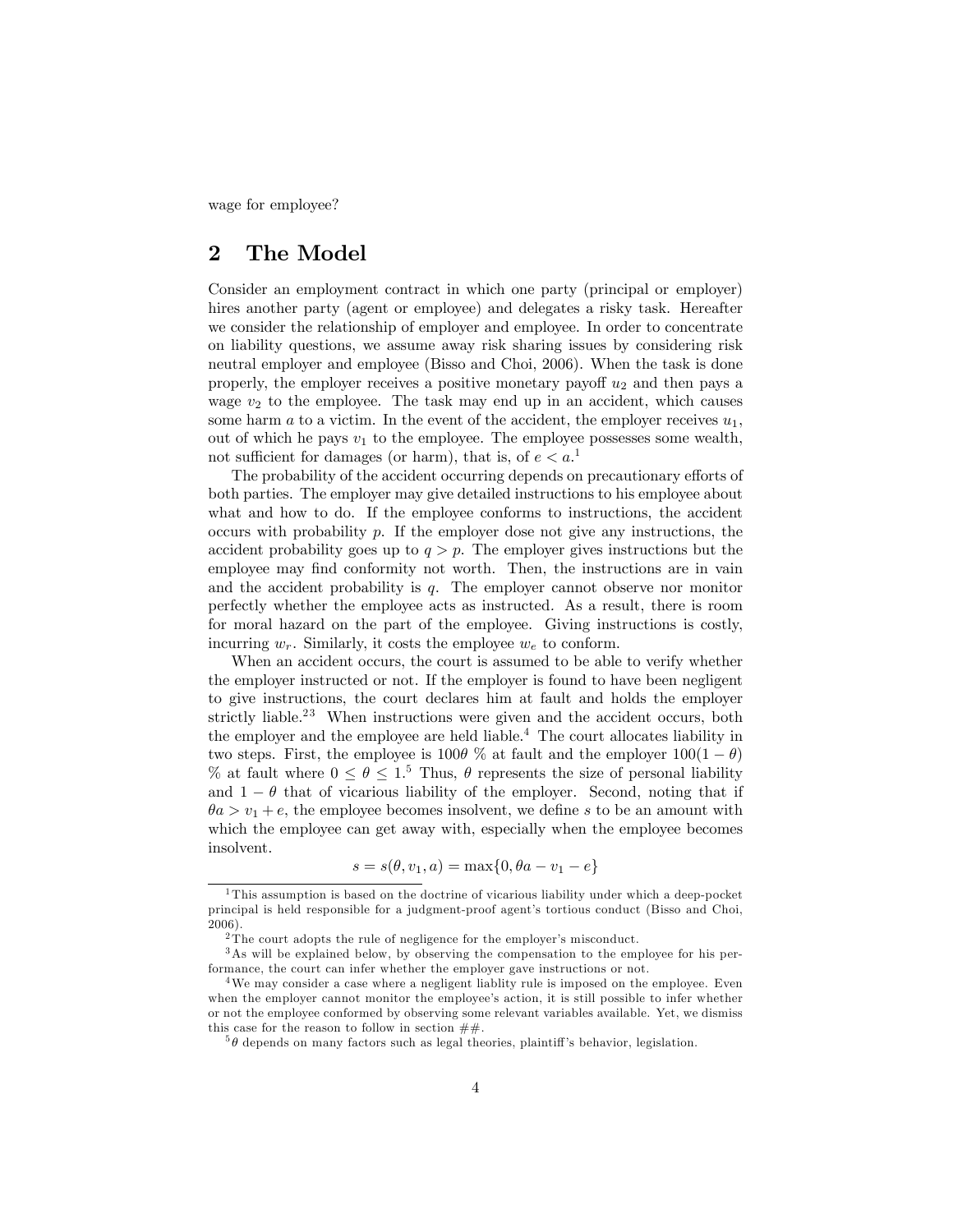If  $s > 0$ , s is de facto (involuntary) subsidy to the employee provided by the employer and/or the victim. The employer bears additional liability,  $\gamma s$  where  $\gamma = 0$  or 1. If  $\gamma = 1$ , both parties are jointly and severally liable and if  $\gamma = 0$ , they are severally liable. Note that when  $s = 0$  or the employee is solvent,  $\gamma$  is irrelevant.<sup>6</sup> This liability rule, although appearing awkward, is general enough to comprise various liability rules. For example, if  $\theta = 0$ , the employer is strictly vicariously liabile (irregardless of  $\gamma$ ) (Newman and Wright, 1990; Arlen) while if  $\theta < 1$  and  $\gamma = 1$ , the employer is (partially) vicariously liable and a victim is fully compensated by the joint and several liability. If  $\theta = 1$  and  $\gamma = 0$ , no vicarious liability is imposed and a victim cannot be compensated with amout of s. We assume that the employer is never insolvent. Finally, a victim suffers uncompensated damages,  $(1 - \gamma)s$ . Thus,  $(1 - \gamma)s = 0$  means that a victim is compensated fully while  $(1 - \gamma)s > 0$  means a victim is partialy compensated by a deep-pocket principal employer with partial vicarious liability (Bisso and Choi, 2006). Table 1 shows parties' liability and compensation allocation rule based on whether negligence liability  $(\theta)$  and joint and several liability  $(\gamma)$  are imposed or not.

#### Table1. Notations

|                  | $\theta = 0$ | $0 < \theta < 1$             | $\theta = 1$           |
|------------------|--------------|------------------------------|------------------------|
| $\gamma = 0$ SVL |              | Partial vicarious liabillity | Personal liability     |
|                  |              | Imperfect compensation       | Imperfect compensation |
| $\gamma = 1$ SVL |              | Partial vicarious liabillity | Personal liability     |
|                  |              | Perfect compensation         | Perfect compensation   |

 $(\gamma = 0:$  Several liability,  $\gamma = 1:$  Joint and several liability, SVL:Strict vicarious liability)

To keep the employment relation, the employer has to guarantee the employee the reservation wage,  $v_0$ . The court is primarily concerned with maximizing efficiency. In other words, the court chooses  $\theta$  and  $\gamma$  that leads the employer to behave in an efficient manner. Once the efficiency consideration is fulfilled, the court is also concerned with distributional equity, especially on welfare of the victim. If there are a number of ways to obtain the social optimum, the court chooses the one that perfectly compensates the victim.

### 2.1 Optimal Wage Contract and Liability

We have potentially three outcomes. When the employer instructs and the employee conforms, outcome  $I$  is obtained. If the employee does not conform, outcome  $II$  is obtained. If the employer fails to instruct, outcome  $III$  is realized. We will calculate payoffs of both parties for each outcome. Suppose that the employer gives instructions so that either outcome  $I$  or outcome  $II$  is realized.

 ${}^{6}$ In reality, the victim pursues the employer, the 'deep pocket', for the full damages and the employer makes a separate action against the employee.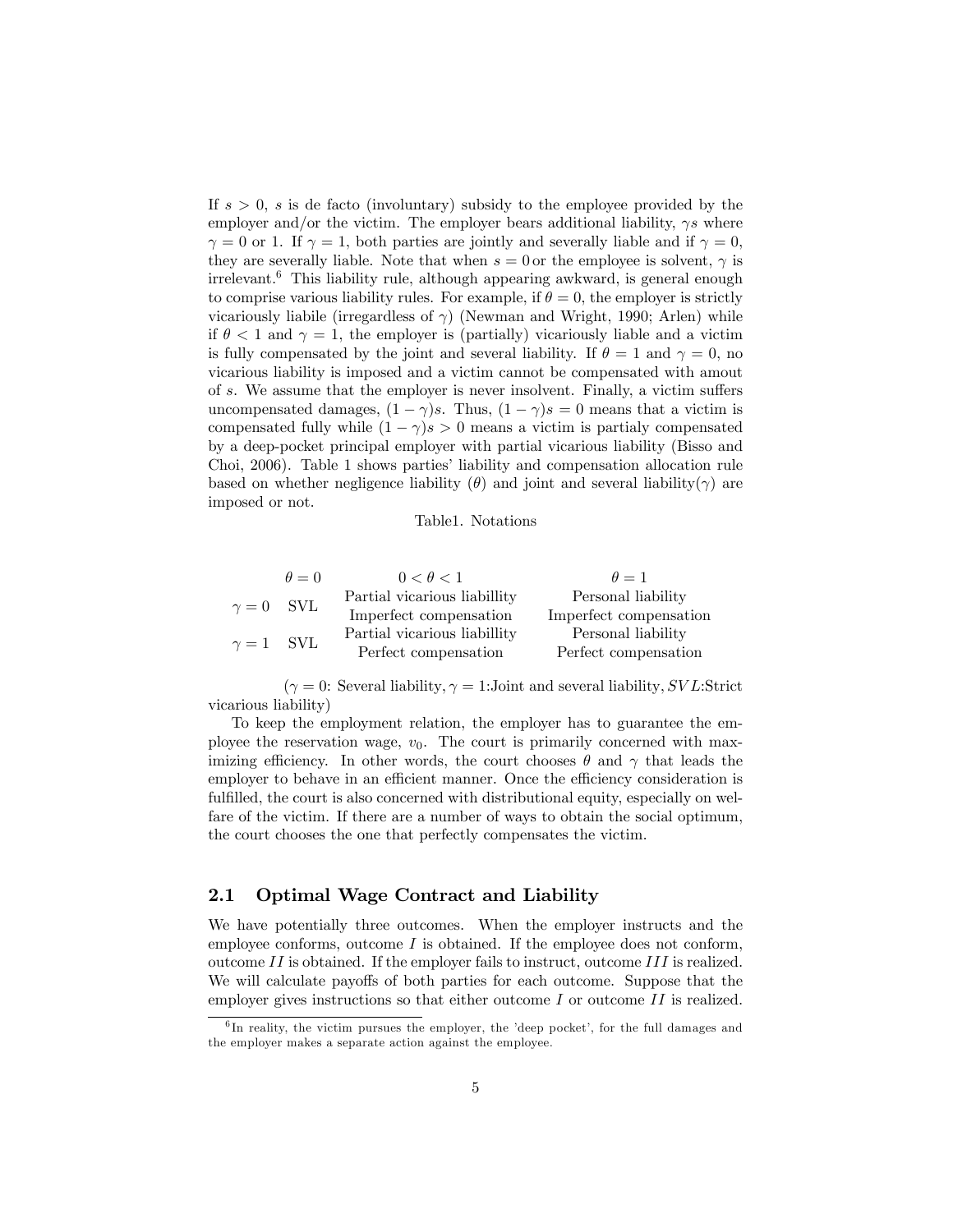If no accident occurs, payoffs of the employer and the employee are  $u_2 - v_2$ and  $v_2$ , respectively. When the accident occurs, the employer and the employee receive  $u_1 - v_1 - (1 - \theta)a - \gamma s$  and  $v_1 - \theta a + s$ , respectively. Define

$$
v_a = v_1 - \theta a + s
$$
  
= max{ $v_1 - \theta a, -e$ },

net wage after damages in the event of the accident. Net wealth of the employee is then  $v_a + e$ . We similarly define

$$
\underline{v}_a = \max\{-\theta a, -e\} \le 0,
$$

the lowest effective wage the employee can expect in the event of an accident. When insolvency is allowed,  $v_a$  cannot be less than  $-e$  or  $-\theta a$ .

The employer's payoff  $u_1 - v_1 - (1 - \theta)a - \gamma s$  can be rewritten as  $u_1 - v_a$  $a + (1 - \gamma)s$ . It is like the employer and the employee making a contract that the former bears entire damages and pays  $v_a$  to the latter, who then gives s in return for cleared liability. The sum of payoffs of the employer and the employee is  $u_1 - a + (1 - \gamma)s$ , which means that the victim is imperfectly compensated by the amount of  $(1 - \gamma)s$ . When the employer does not give instructions, then he receives  $(1-q)(u_2-v_2)+q(u_1-v_1-a)$  while the employee receives  $(1-q)v_2+qv_1$ . By inspection, any  $v_2$  and  $v_1$  for which  $(1 - q)v_2 + qv_1 = v_0$  maximize the employer's payoff.

Let  $\Pi_r^k$ ,  $\Pi_e^k$ ,  $\Pi_v^k$  and  $\Pi_c^k = \Pi_r^k + \Pi_e^k + \Pi_v^k$  be payoffs of the employer, the employee, the victim and the court associated with outcome  $k = I, II, III,$ respectively. Then,

$$
\Pi_e^I = (1 - p)v_2 + pv_a - w_e \tag{1a}
$$

$$
\Pi_r^I = (1-p)(u_2 - v_2) + p(u_1 - v_a - a + (1-\gamma)s) - w_r
$$
 (1b)

$$
= (1-p)u_2 + p(u_1 - a + (1 - \gamma)s) - \Pi_e^I - w_e - w_r
$$

$$
\Pi_v^I = -p(1-\gamma)s
$$
\n
$$
\Pi_c^I = (1-p)u_2 + p(u_1 - a) - w_e - w_r
$$
\n(1c)\n(1d)

$$
-H \qquad \qquad (1)
$$

$$
\Pi_e^{II} = (1-q)v_2 + qv_a
$$
\n
$$
\Pi_e^{II} = (1-q)(u_2 - v_1) + q(u_2 - v_2 - q + (1-q)e) - w
$$
\n(2a)

$$
\Pi_r^{II} = (1-q)(u_2 - v_2) + q(u_1 - v_a - a + (1 - \gamma)s) - w_r
$$
\n
$$
= (1-q)u_2 + q(u_1 - a + (1 - \gamma)s) - \Pi_e^{II} - w_r
$$
\n(2b)

$$
\Pi_v^{II} = -q(1-\gamma)s \tag{2c}
$$

$$
\Pi_c^{II} = (1-q)u_2 + q(u_1 - a) - w_r \tag{2d}
$$

$$
\Pi_e^{III} = v_0 \tag{3a}
$$

$$
\Pi_r^{III} = (1-q)u_2 + q(u_1 - a) - v_0 \tag{3b}
$$

$$
\Pi_v^{III} = 0 \tag{3c}
$$

$$
\Pi_c^{III} = (1-q)u_2 + q(u_1 - a). \tag{3d}
$$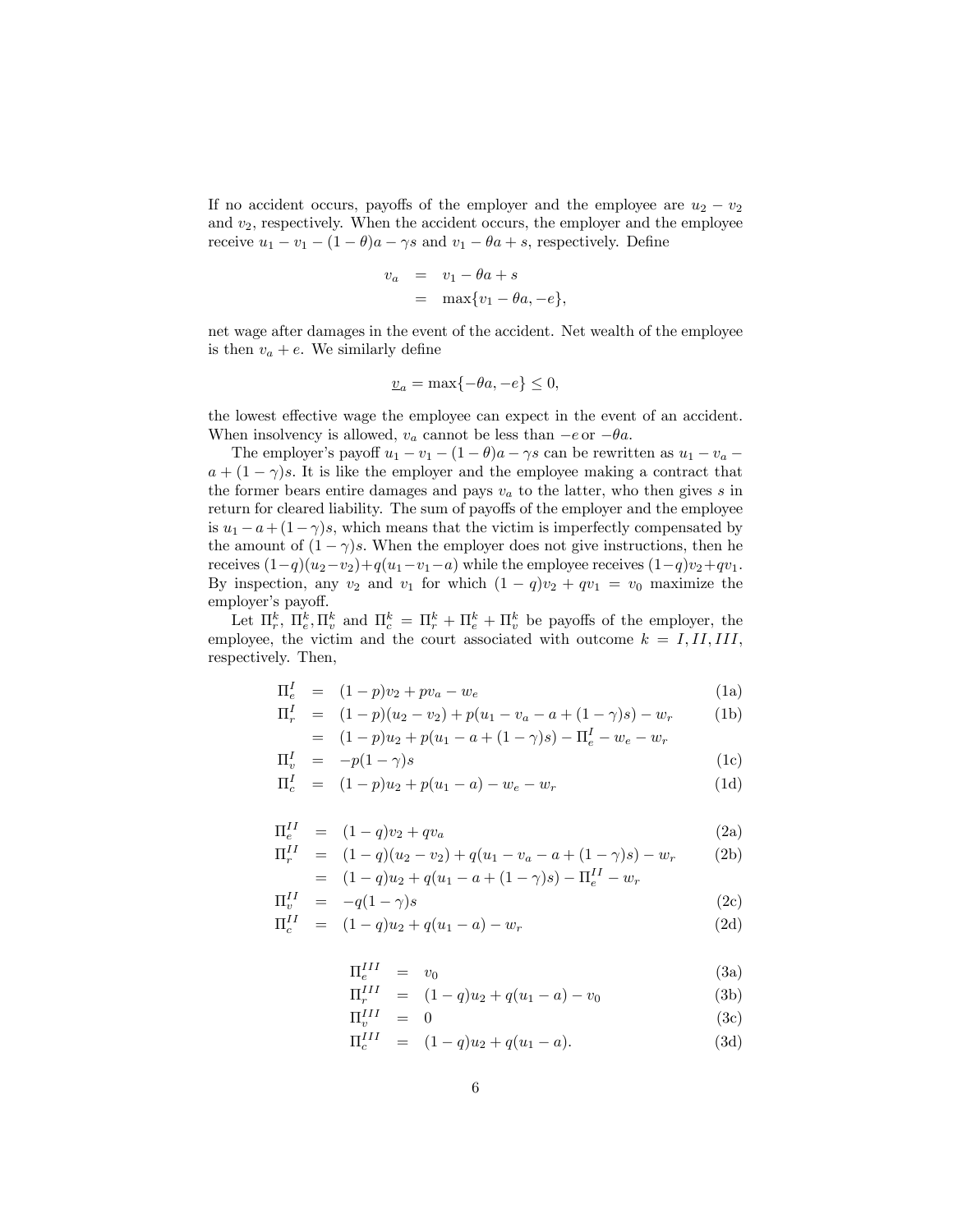By inspection, outcome III is socially preferred to outcome II  $(\Pi_c^{III} > \Pi_c^{II})$ . Let  $\Delta c = \Pi_c^I - \Pi_c^{III} = (q - p)(u_2 - u_1 + a) - w_e - w_r$ , an increase in the court's payoff or social welfare when both the employer and the employee make precautionary efforts compared to that when they fail to do. Assume that  $\Delta c > 0$  so that it is socially optimal that the employer gives instructions and the employee conform to them.

**Lemma 1** Suppose that the employer gives instructions. If  $\underline{v}_a = -e$  or  $\theta a \geq e$ , then  $v_1 = 0$  and  $s = \theta a - e$ . On the other hand, if  $v_a > -e$  or  $\theta a < e$ , then  $v_1 \geq 0$  and  $s = 0$ .

**Proof.** Suppose that  $\theta a \geq e$ . Consider a pair of  $v_1 \geq 0$  and  $v_2 \geq 0$  that outcome I is realized. We first note that if the employer changes  $v_1$  and/or  $v_2$  in such a way that  $\Pi_e^I$  remains the same, the employee has no incentive to deviate from his original choice. There are two cases to consider. First, if  $\theta a \ge v_1 + e$ , then  $s = \theta a - v_1 - e$  and  $v_1 - \theta a + s = -e$ . Then, by inspection, given  $v_2$ ,  $\Pi_r^I$  is maximized when  $v_1 = 0$  if  $\gamma < 1$ .<sup>7</sup> Next, if  $\theta a < v_1 + e$ ,  $s = 0$ and  $\Pi_r^I = (1 - p)u_2 + p(u_1 - a) - \Pi_e^I - w_r$ .  $\Pi_e^I$  and therefore  $\Pi_r^I$  remain the same if the employer adjusts the wage contract such that  $v'_1 = \theta a - e$  and  $v_2' = v_2 + \frac{q(v_1 - \theta a + e)}{1 - q}$  $\frac{-\theta a + e}{1-q}$ . As noted above, the employer is better off by choosing  $v''_1 = 0$  and  $v'_2$ . The same argument can be made for outcome II. Now,  $\theta a < e$ . Then,  $-e < v_1 - \theta a$  so that  $v_a = v_1 - \theta a$ , which means  $s = 0$ .

Table 2 summarizes the above lemma 1 result. It says that if the personal liability is rather small  $(\theta < \frac{e}{a})$ , the employee is solvent so that no subsidization occurs  $(s = 0)$ . However, if the personal liability is large or the employee is insufficiently endowed relative to his liability ( $\frac{e}{a} \le \theta$ ), the employer has an incentive to intentionally makes the employee insolvent in the event of the accident, by which he can absorb the victim's loss into his payoff  $(s = \theta a - e)$  (Sykes, 1981). The court can make compensation perfect  $((1 - \gamma)s = 0)$  basically in two ways: either by making both parties jointly and severally liable  $(\gamma = 1)$  or by making them only severally liable but the employer vicariously liable heavily ( $\gamma = 0$ and  $\theta < \frac{e}{a}$ ). Thus, it means that if joint and several liability is not imposed (or both parties are severally liable) when the personal liability is rather large, the employer will purposely make the employee insolvent.

Table 2. Lemma 1.

|          | $0 \leq \theta < \frac{e}{a}$                | $\frac{e}{a} \leq \theta \leq 1$ |
|----------|----------------------------------------------|----------------------------------|
|          | $\underline{v}_a \quad \underline{v}_a > -e$ | $\underline{v}_a = -e$           |
| $v_1$    | $v_1 > 0$                                    | $v_1 = 0$                        |
| S        | $\mathbf{0}$                                 | $\theta a - e$                   |
| $\gamma$ | $\theta^* = 0$                               |                                  |

Now, we will investigate the behavior of the employer, the employee and the

<sup>&</sup>lt;sup>7</sup>If  $\gamma = 1$ ,  $\Pi_r^{II}$  is invariant with any  $v_1 \leq \theta a - e$ , especially  $v_1 = 0$ .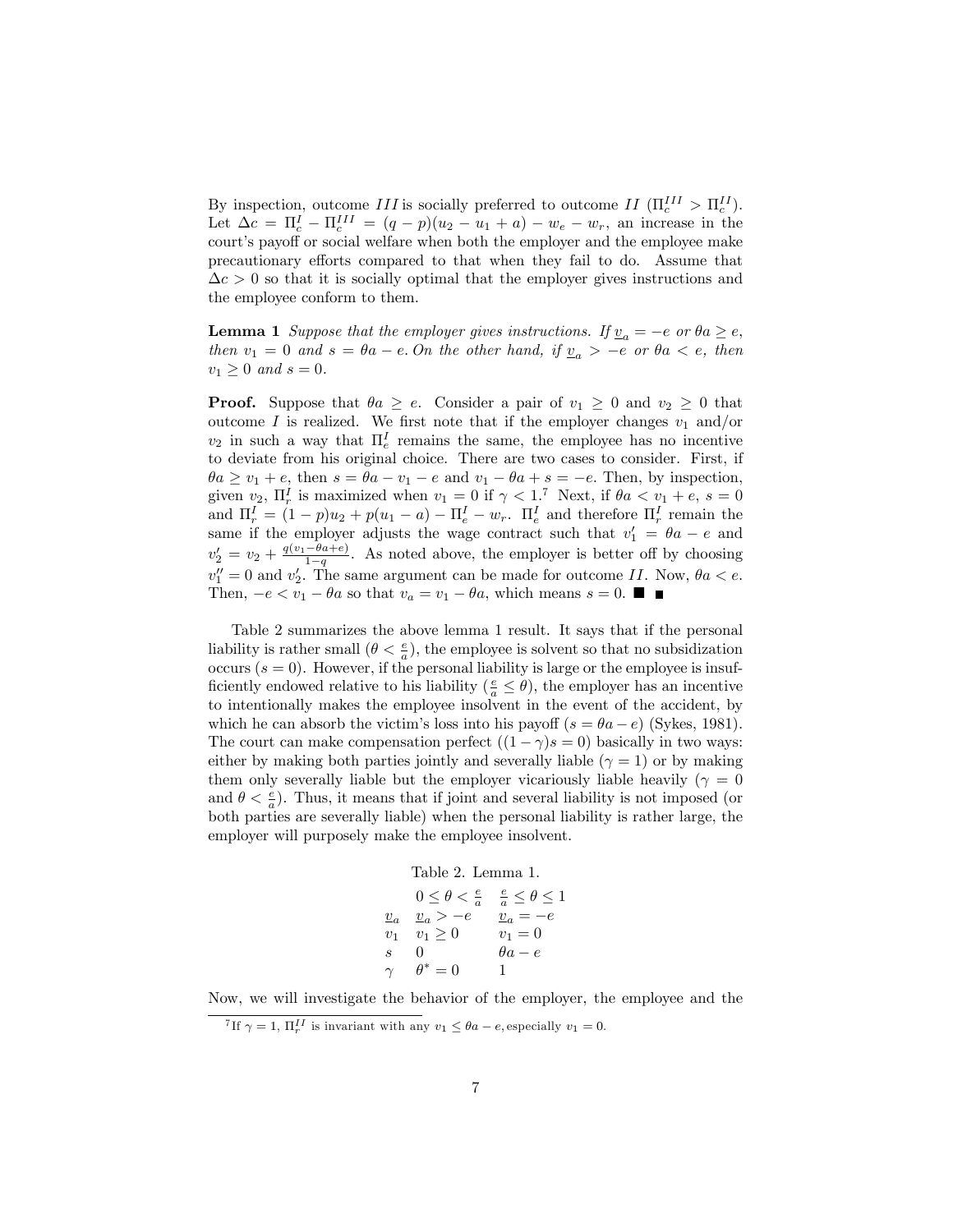court. Suppose that the employer gives instructions. He may wish to obtain outcome  $I$  or outcome  $II$ . To obtain outcome  $I$ , he must offer  $v_2$  and  $v_a$  such that  $\Pi_e^I \geq \Pi_e^{II}$  and  $\Pi_e^I \geq 0$  or

$$
IC(v_a, v_2) = (q-p)(v_2 - v_a) - w_e \ge 0
$$
  

$$
IR^{I}(v_a, v_2) = (1-p)v_2 + pv_a - w_e - v_0 \ge 0.
$$

In the above,  $IC \geq 0$  and  $IR^I \geq 0$  are the incentive compatibility and the individual rationality constraints, respectively for outcome I. Note that the first condition implies that  $v_2 > v_a$ .

On the other hand, if he wishes to obtain outcome  $II$ , it must be that

$$
IC(v_a, v_2) = (q-p)(v_2 - v_a) - w_e \le 0
$$
  

$$
IR^{II}(v_a, v_2) = (1-q)v_2 + qv_a - v_0 \ge 0.
$$

Again  $IC \leq 0$  and  $IR^{II} \geq 0$  are the incentive compatibility and the individual rationality constraints, respectively for outcome II.

Fig. 1 depicts a typical situation.

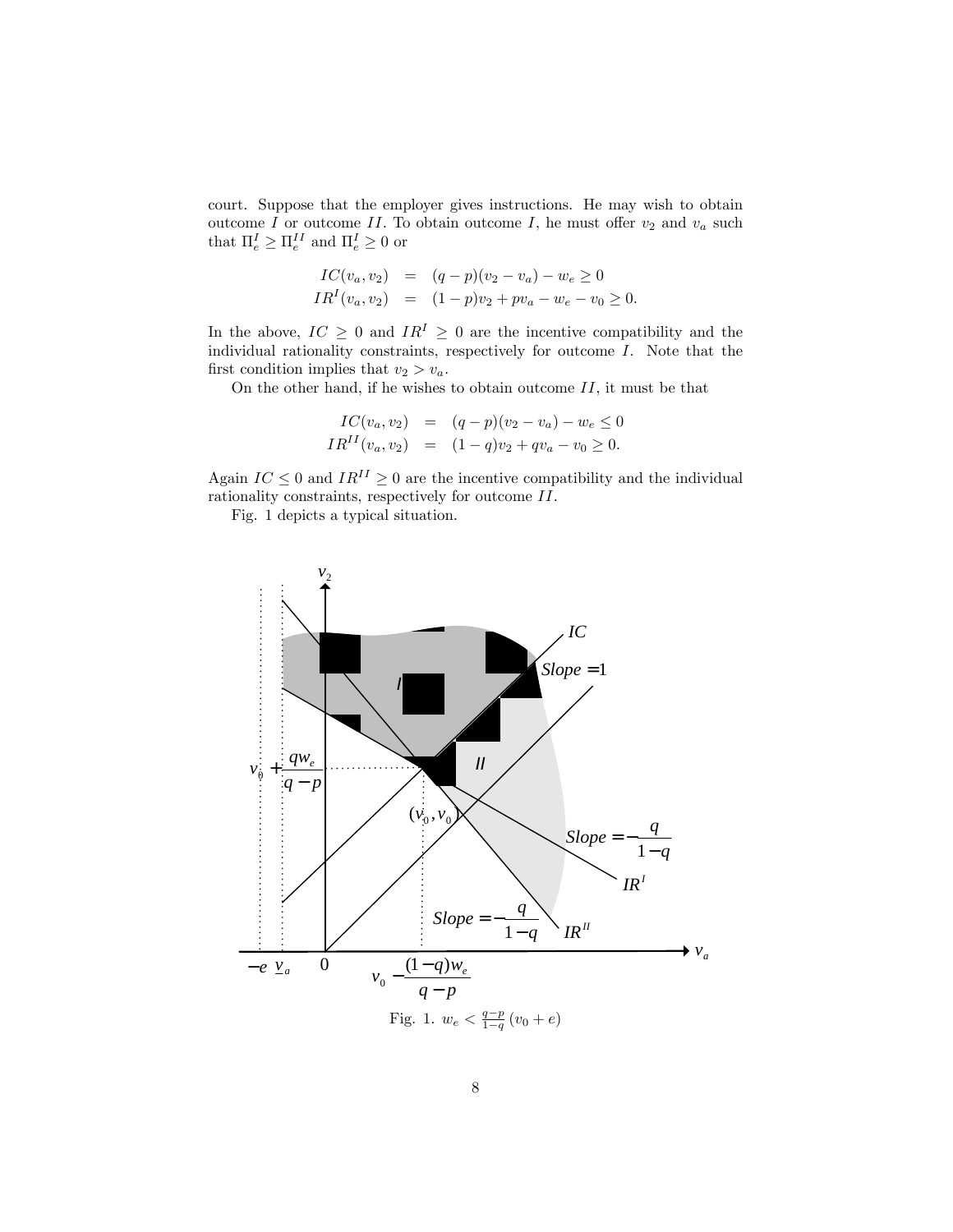Some explanations about the figure are in order.  $IC$  represents a collection of  $(v_a, v_2)$  for which  $IC(v_a, v_2) = 0$ . IR<sup>I</sup> and IR<sup>II</sup> are similarly defined. Then, we have  $\frac{dv_2}{dv_a}|_{IC=0} = 1 > 0$ ,  $\frac{dv_2}{dv_a}|_{IR^I=0} = -\frac{p}{(1-p)} < 0$ ,  $\frac{dv_2}{dv_a}|_{IR^I=0} = -\frac{q}{(1-q)} < 0$ and  $\frac{dv_2}{dv_a}|_{IR^{II}=0} < \frac{dv_2}{dv_a}|_{IR^{I}=0}$ . Also,  $IR^I$ ,  $IR^{II}$  and  $IC$  intersect with each other at the same point

$$
(\hat{v}_a, \hat{v}_2) = (v_0 - \frac{1-q}{q-p}w_e, v_0 + \frac{q}{q-p}w_e).
$$

The corresponding  $\hat{v}_1 = \hat{v}_a + \theta a$ . Finally, area k  $(k = I, II)$  represents a set of  $(v_a, v_2)$  for which outcome k is realized.

In general, it costs more the employer to achieve outcome  $I$  than outcome  $II$ . Define  $v_2^{IC} = v_2^{IC}(v_a)$  and  $v_2^{IR^k} = v_2^{IR^k}(v_a)$   $(k = I, II)$  such that  $IC(v_a, v_2^{IC}) =$ 0 and  $IR^k(v_a, v_2^{IR^k}) = 0.8$  The additional (expected) wage given  $v_a \ge v_a$  needed is

$$
\Delta v = \max\{0, (1-p)(v_2^{IC} - v_2^{IR^I}) = (1-q)(v_2^{IC} - v_2^{IR^{II}})\}
$$
  
= 
$$
\max\{0, \frac{(1-q)w_e}{q-p} - v_0 + v_a\} \ge 0.
$$

**2.1.1** Case 1.  $\Delta v = 0$  for some  $v_a \ge v_a$  and  $\theta$ .

In this case, we have the following result:

Lemma 2 The social optimum outcome I with perfect compensation can be achieved.

**Proof.** Consider  $v_a$  and  $\theta$  for which  $\Delta v = 0$ . Let the corresponding  $v_2$  be  $v_2^{IR}$ . By definition,  $IR^I(v_a, v_2^{IR^I}) = 0$  and  $v_2^{IC} \n\t\leq v_2^{IR^I}$  so that  $IC(v_a, v_2^{IR^I}) \geq 0$ . Therefore, the employee chooses to conform. Next, suppose that the court chooses  $\gamma$  such that  $(1 - \gamma)s = 0$ , that is, if  $s > 0, \gamma = 1$  while if  $s = 0$ , any  $\gamma$ will do. Then,  $\Pi_r^I = (1 - p)u_2 + p(u_1 - a) - v_0 - w_e - w_r$  so that the court's and the employer's interests are aligned. Therefore, the employer will prefer outcome  $I.\blacksquare$ 

Fig. 1 depicts this situation. By inspection,  $\Delta v = 0$  is equivalent to  $\hat{v}_a \ge \underline{v}_a$ . In fact, we have a slightly stronger result.

**Proposition 3** Suppose that  $\hat{v}_a \geq -e$  or  $w_e \leq \frac{q-p}{1-q}(v_0 + e)$ . Then, the social optimum outcome I with perfect compensation can be achieved.

<sup>&</sup>lt;sup>8</sup>It is easy to see that  $v_2^{IC} = \frac{w_e}{q-p} + v_a$ ,  $v_2^{IR} = \frac{w_e + v_0}{1-p} - \frac{p}{1-p}v_a$  and  $v_2^{IRII} = \frac{v_0}{1-q} - \frac{q}{1-q}v_a$ .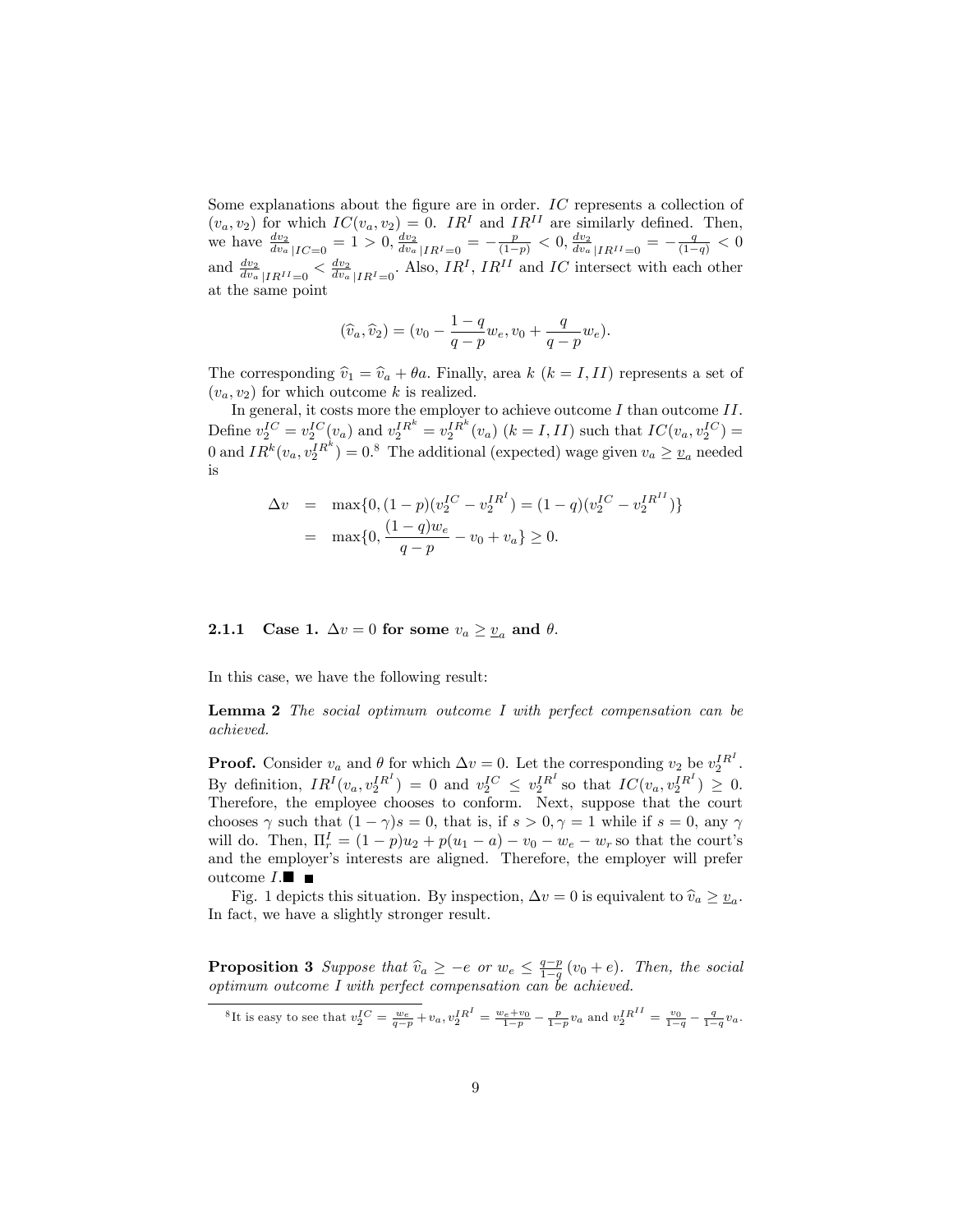**Proof.** If  $-e \le \hat{v}_a < \underline{v}_a$ , then the court can choose  $\theta \ge \frac{e}{a}$  so that  $\underline{v}_a = -e$ .

Table 3. Proposition 3.  
\n
$$
-e \leq \hat{v}_a \quad -\theta a = \underline{v}_a \leq \hat{v}_a
$$
\n
$$
\underline{v}_a \quad -e \qquad -\theta a
$$
\n
$$
\Delta v = 0
$$
\n
$$
\hat{v}_a \geq -e \langle == \rangle \frac{(1-q)}{q-p} w_e \leq v_0 + e
$$
\n
$$
\text{Outcome I}
$$
\n
$$
\text{Perfect compensation for any } \theta
$$
\n
$$
\Rightarrow \frac{e}{a}, \gamma = 1 \text{ : perfect compensation with } \gamma = 1
$$
\n
$$
\text{when } \theta \leq \frac{e}{a}, \text{perfect compensation with } \theta^* = 0
$$

The proposition says that if the employee's effort costs of conforming are rather small (relative to his financial soundness), there are several liability rules to realize the social optimum with perfect compensation. One example is that  $\theta \geq \frac{e}{a}$  and  $\gamma = 1$ : The court holds the employee largely liable and both parties jointly and severally liable. Another example is when  $\hat{v}_a \geq v_a = -\theta a$  for some  $\theta \leq \frac{e}{a}$ . In this case, any such  $\theta$  is sufficient. If, say, the reservation wage is large enough  $(v_0 > \frac{1-q}{q-p}w_e)$ , the court holds the employer strictly and vicariously liable  $(\theta = 0)$ .

2.1.2 Case 2.  $\Delta v > 0$  for any  $v_a$  and  $\theta : w_e > \frac{q-p}{1-q}(v_0 + e)$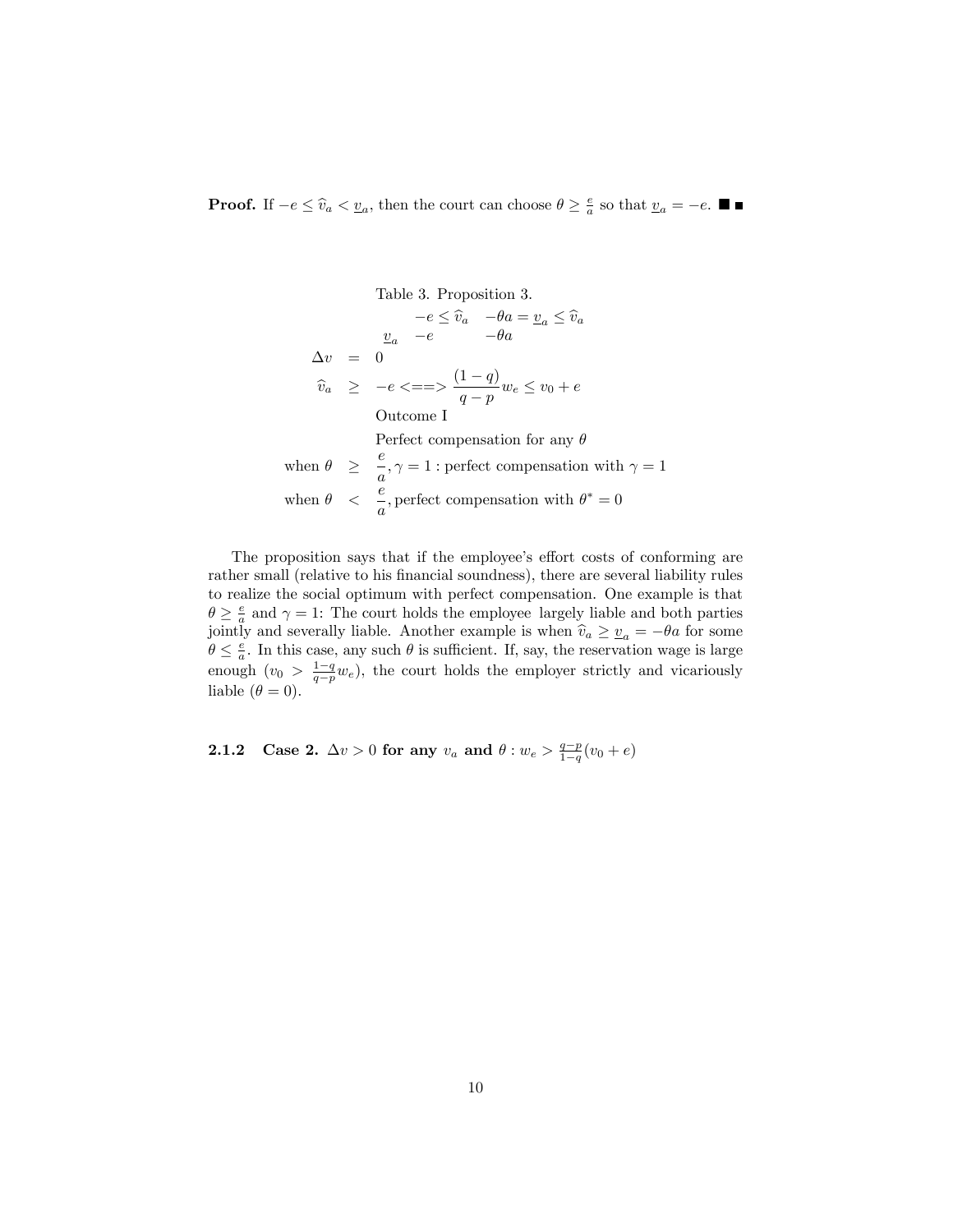

This case is depicted in Fig. 2. In fact, this is the case when  $\hat{v}_a < -e$  or  $\frac{1-q}{q-p}w_e > v_0 + e$ .

Fig. 2

In this case, the employee's effort cost is relatively large so that he is less inclined to conform. This implies that the employer needs to pay more to induce the employee to conform. Since the slope of iso-payoff lines of the employer is negative $9$  and the lower an iso-payoff line, the higher the payoff, the optimal wage in area *I* is  $(\underline{v}_a, v_2^{IC})$  while that in area *II* is  $(\underline{v}_a, v_2^{IR^{II}})$ . Therefore,

$$
\Delta v = \frac{(1-q)w_e}{q-p} - v_0 + \underline{v}_a.
$$

Substituting  $v_2^{IC}$  and  $v_2^{IR^{II}}$  gives

$$
\Pi_r^I = (1-p)(u_2 - v_2^{IC}) + p(u_1 - \underline{v}_a - a + (1-\gamma)s) - w_r \n\Pi_r^{II} = (1-q)u_2 + q(u_1 - a + (1-\gamma)s) - v_0 - w_r.
$$

<sup>&</sup>lt;sup>9</sup>In area *I*, as long as  $\underline{v}_a > -e$  so that  $s = 0$ , the slope of them is  $-\frac{p}{1-p} = \frac{dv}{dv'}|_{IR} I \leq 0$ . If  $v_a = -e, s = \theta a - e \ge 0$ , there is a discontinuity in the downward direction at  $v_a = -e$  if  $\theta > \frac{e}{a}$ . Similarly, the slope of iso-payoff lines in area II is  $-\frac{q}{1-q} = \frac{dv}{dv'}|_{IR}I I \le 0$ .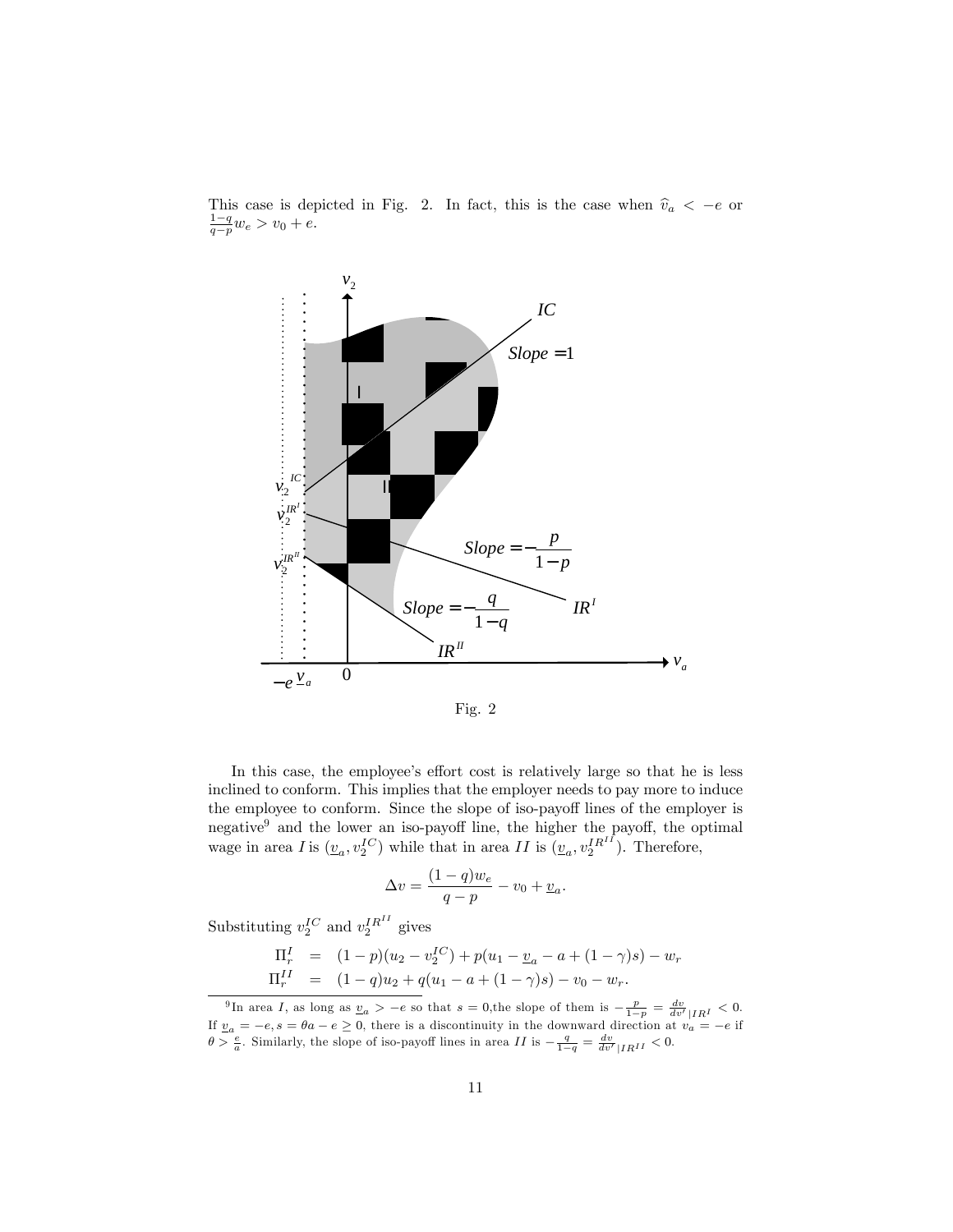As mentioned above, the employer needs to pay more than what is needed to have the employee willingly work for him, which is  $v_0 + w_e$  for outcome II and  $v_0$  for outcome III. Therefore, outcome I is not necessarily preferred to other outcomes.

We first compare  $\Pi_r^I$  and  $\Pi_r^{III}$ .  $\Pi_r^I - \Pi_r^{III} = p(1 - \gamma)s - (\Delta v - \Delta s)$ . Its interpretation is straightforward. By achieving outcome  $I$  instead of outcome III, the employer can expect to receive benefits of subsidy  $(p(1 - \gamma)s)$  and welfare gains  $(\Delta c)$  at the cost of additional wages  $(\Delta v)$ . Then, the necessary and sufficient condition for the employer to prefer outcome  $I$  to outcome  $III$  is that

$$
p(1 - \gamma)s \ge \Delta v - \Delta c. \tag{4}
$$

Next,  $\Pi_r^I - \Pi_r^{II} = (q-p)(u_2 - u_1 + a - (1-\gamma)s) - w_e - \Delta v = -(q-p)(1-\gamma)s - \Delta v +$  $\Delta c + w_r \geq 0$ . When achieving outcome *I* instead of outcome *II*, the employer suffers reduced subsidy equal to  $((q-p)(1-\gamma)s)$  and additional wage cost while receives welfare gains, which is in this case  $(q - p)(u_2 - u_1 + a) - w_e = \Delta c + w_r$ . The relevant condition for outcome  $I$  to be preferred to outcome  $II$  is then

$$
(q-p)(1-\gamma)s \le -\Delta v + \Delta c + w_r. \tag{5}
$$

Note that  $\Delta v$  is decreasing for  $\theta \leq \frac{e}{a}$  and is constant thereafter while s is constant for  $\theta \leq \frac{e}{a}$  and increasing thereafter.

**Proposition 4** Suppose that  $\hat{v}_a < -e$  or  $\frac{(1-q)w_e}{q-p} > v_0 + e$ . If  $w_e > \frac{q-p}{(1-q)}(v_0 + e)$ e), then, (i) social optimum can be achieved if and only if  $\Delta v \leq \frac{p}{q}w_r + \Delta c$  for some  $\theta$ . (ii) Social optimum with perfect compensation can be achieved if and only if  $\Delta v \leq \Delta c$  for some  $\theta$ .<sup>10</sup> (iii) Social optimum with imperfect compensation can be achieved if and only if  $\Delta c < \Delta v$  for all  $\theta$  but  $\Delta v \leq \frac{p}{q} w_r + \Delta c$  for some  $\theta$ <sup>11</sup>

**Proof.** (i) For both (4) and (5) to be satisfied, it must be that  $\frac{-\Delta v+w_r+\Delta c}{q-p} \ge$  $\frac{\Delta v - \Delta c}{p}$  or  $\Delta v \leq \frac{p}{q} w_r + \Delta c$  for some  $(\gamma, \theta)$ . The converse is also true. (ii) For perfect compensation, that is, for  $(1-\gamma)s = 0$ , (4) implies  $\Delta v \leq \Delta c$ . Conversely, if  $\Delta v \leq \Delta c$ ,  $\frac{-\Delta v + w_r + \Delta c}{q - p} > 0$  and therefore, there exists some  $\gamma$  and  $\theta$  such that  $(1 - \gamma)s = 0$  satisfying (4) and (5). (iii) Obvious.

Even when effort cost is relatively large, if welfare gains are sufficiently large to offset additional wage cost, social optimum and perfect competition can be simultaneously achieved. If not, social optimum can be still achieved unless additional wage cost is not too large. But in this case, compensation becomes necessarily imperfect.

We consider these two cases, which are depicted in Figs. 3 and 4. In Fig. 3, the case when  $\Delta v \leq \Delta c$  for some  $\theta$  is drawn.

 $10$ We already have seen that outcome I with perfect compensation can be achieved in the previous case, in which  $\Omega = -\Delta < 0$ .

<sup>&</sup>lt;sup>11</sup>We already have seen that outcome  $I$  with perfect compensation can be achieved in the previous case, in which  $\Omega = -\Delta < 0$ .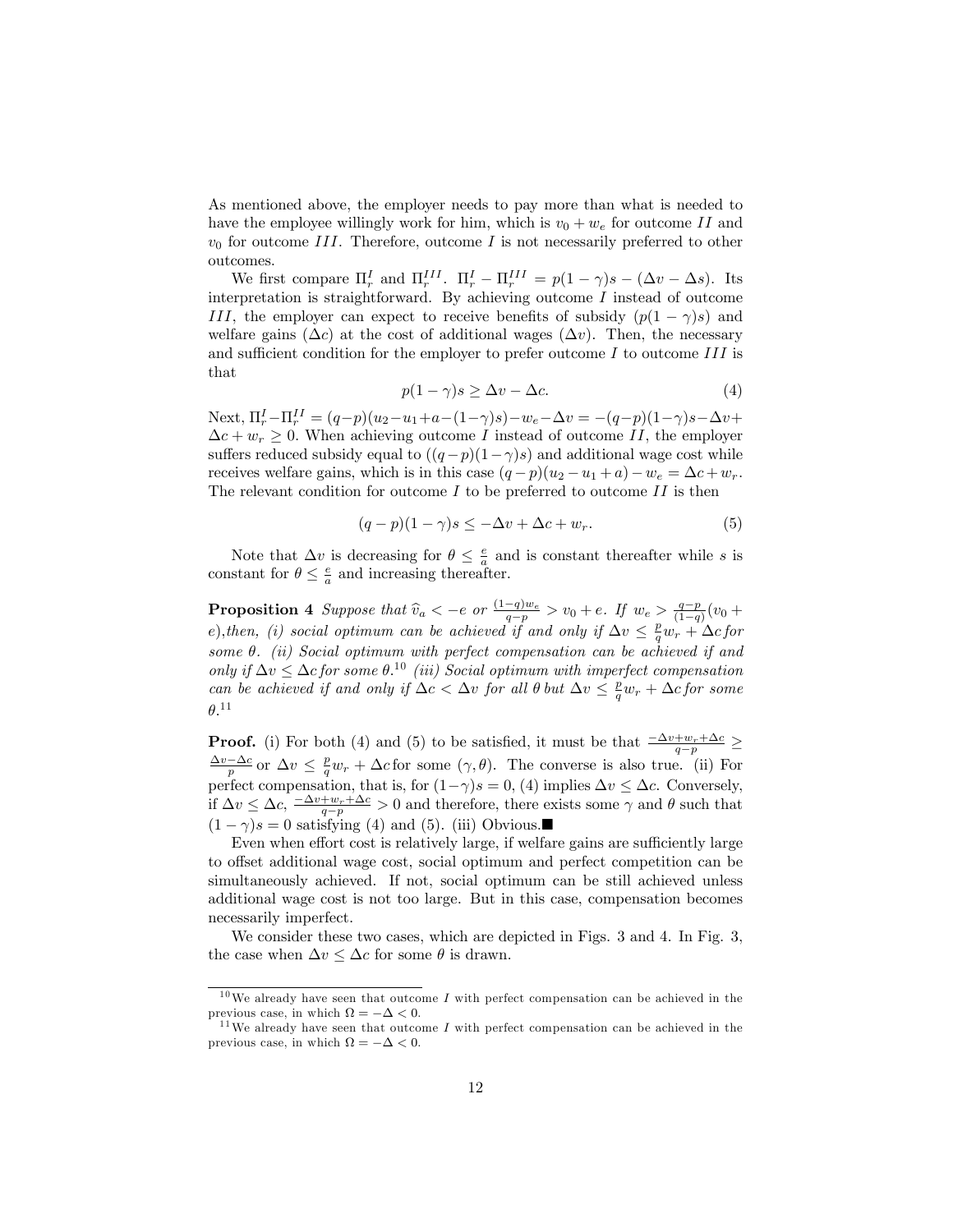Case 2.1  $0 < \Delta v \leq \Delta c$ . (ii-1)  $\Delta v > 0$  (or  $\hat{v}_a < -e$ ) and  $\Delta v \leq \Delta c$  for some  $\theta$   $(\underline{\theta}_0 \leq \theta)$  : outcome I with perfect compensation for  $\underline{\theta}_0 \leq \theta$ 



**Proposition 5** Proposition . If  $w_e > \frac{q-p}{1-q}(v_0 + e)$ , social optimum can be obtained only when if the employer subsidizes the additional wage  $(\Delta v)$  to the employee within the amout of social welfare gains  $(\Delta c)$ .

**Proof.** The figure 3 depicts this case when  $\Delta v \leq \Delta c$  some  $\theta$ .  $\Delta v \leq \Delta c$ 

means that perfect compensation because  $(1 - \gamma)s = 0$ . This case also satisfies the condition of the outcome I,  $\Delta v \leq \Delta c + \frac{p}{q} w_r$  automatically for some  $\theta(\text{especially } \underline{\theta}_0 \leq \theta).$ (it means there is some area when  $\Delta v > \Delta c + \frac{p}{q} w_r$  for some  $\theta$ ( $\lt \theta_0$ ) from (5). Shown in the figure 3, outcome I condition is necessary condition for the perfection compensation, not sufficient condition.  $\blacksquare$ 

Even when the employee's effort cost is relatively large  $(w_e > \frac{q-p}{1-q}(v_0+e))$ , if the additional wage cost to achieve outcome  $I$  is not greater than social welfare gains  $(\Delta v \leq \Delta c)$  (in this case  $\theta_0 \leq \theta$ ), efficiency with perfect compensation is always possible (outcome I for  $\underline{\theta}_0 \leq \theta$ ). If the employer subsidizes the additional wage  $(\Delta v)$  to the employee within the amout of social welfare gains  $(\Delta c)$ , then the social optimal outcome I can be achieved with perfect compensation for  $\theta_0 \leq$  $\theta$  . There are a number of ways to achieve outcome  $I$  with perfect compensation:  $\gamma = 1$  and  $\theta \ge \underline{\theta}_0$  or  $\gamma = 0$  and  $\underline{\theta}_0 \le \theta \le \frac{e}{a}$ .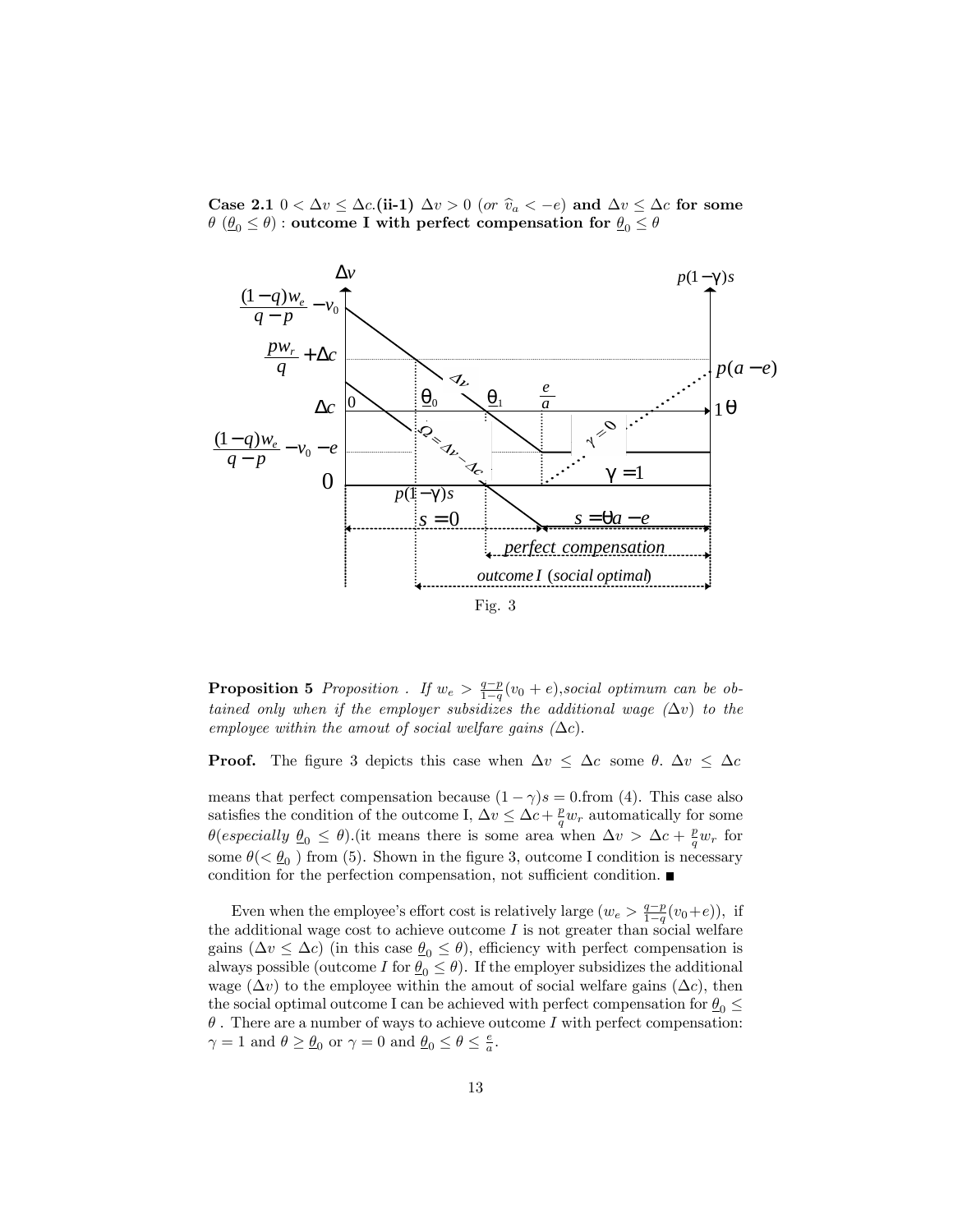If  $\theta \geq \frac{e}{a}, \gamma = 1$  because  $s = \theta a - e > 0$  (joint and severally liability when  $\theta \geq \frac{e}{a}$ ). If  $\underline{\hat{\theta}}_0 \leq \theta \leq \frac{e}{a}$ , no meaning of  $\gamma = 1$  or 0 because always  $s = 0$  (several liability or JS liability for p.c).

Summary for case 2.1

$$
0 < \Delta v \leq \Delta c
$$
  
\n
$$
0 < \Delta v \leq = \Rightarrow \hat{v}_a < -e
$$
  
\n
$$
< =\Rightarrow w_e > \frac{(q-p)}{(1-q)}(v_0 + e)
$$
  
\n
$$
\text{Outcome I}
$$
  
\nPerfect compensation for some  $\theta$  ( $\theta_1 \leq \theta$ )

if  $\frac{e}{a}$  $\leq$   $\,$   $\theta,$  then joint and several liability for perfect compensation e

if 
$$
\underline{\theta}_1 \leq \theta \leq \frac{c}{a}
$$
, several liability or JS liability for p.c

| $0 \leq \theta < \underline{\theta}_1$ | $\theta_1 \leq \theta < \frac{e}{a}$                                                     | $\frac{e}{a} \leq \theta < 1$                                                                                   | $\theta = 1$   |
|----------------------------------------|------------------------------------------------------------------------------------------|-----------------------------------------------------------------------------------------------------------------|----------------|
| $\gamma = 0$ No equilibrium            | Outcome I<br>$s=0$ : victim's loss<br>perfect compensation<br>several liablity           | No equilibrium                                                                                                  | No equilibrium |
| $\gamma = 1$ No equilibrium            | Outcome I<br>$s=0$ : victim's loss<br>perfect compensation<br>joint and several liablity | Outcome I<br>$s = \theta a - e$ : victim's loss,<br>but, it is compensated by JSL<br>joint and several liablity | No equilibrium |

Note that  $\theta$  should be set above a certain minimum level. Otherwise, the employee has little incentive to conform, in which case the employer may find it not worthwhile pursuing outcome  $I$  because it requires him to pay too much additional wage to the employee.

Case 2.2  $0 < \Delta c < \Delta v \leq \Delta c + \frac{p}{q} w_r$ . (ii-2)  $\Delta v > 0$  (or  $\hat{v}_a < -e$ ) and  $\frac{p}{q} w_r + \Delta c > \Delta v > \Delta c$  : outcome I with imperfect compensation and severally liable : for  $\theta > \frac{e}{a}$  when additional wage cost is greater than social  $\text{gain}(\Delta c)$ .

As seen in the proposition 4-(iii), if  $\Delta v < \Delta c$ , then social optimum can be obtained with perfect compensation, however, if  $\Delta c < \Delta v$  (which means additional wage cost is greater than social gain $(\Delta c)$ ), then, even though social optimum can be obatained, but the victim cannot be compensated perfectly.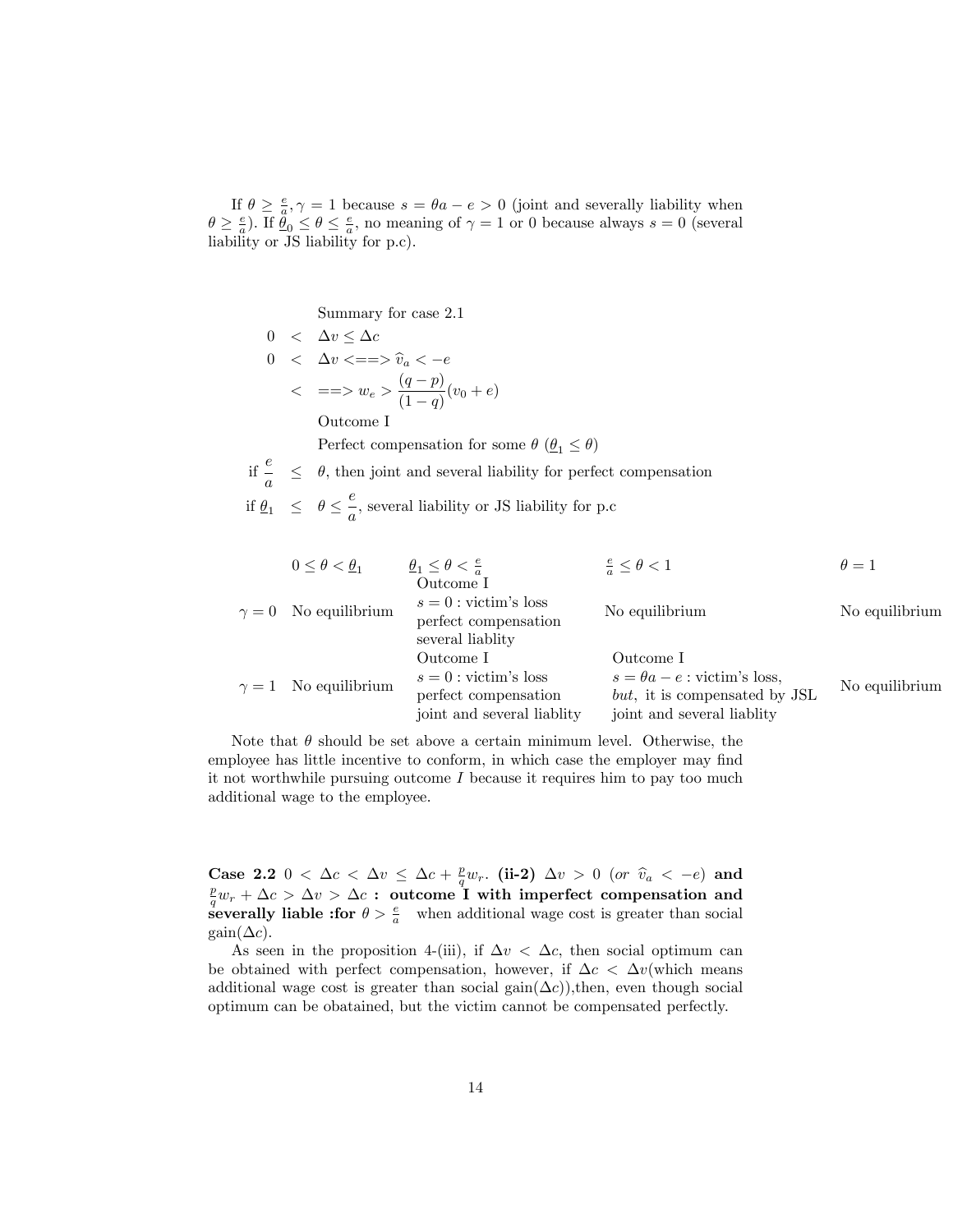In Fig. 4, the case when  $\Delta c < \Delta v$  for all  $\theta$  is drawn.



**Proposition 6** When  $0 < \Delta c < \Delta v \leq \Delta c + \frac{p}{q} w_r$ , outcome I can be achieved (or attained) for  $\theta > \frac{e}{a}$  with imperfect compensation. To minimize victim's loss, the court sets  $\theta = \frac{e}{a}$ , which is minimum  $\theta$ .

**Proof.** Outcome I can not be achieved for  $\frac{e}{a} > \theta > \underline{\theta}_1$ . From (4)  $p(1 \gamma$ )s  $\geq \Delta v - \Delta c$  should be satisfied to achieve outcome *I*. However, if  $\frac{e}{a} > \theta >$  $\underline{\theta}_1$ ,  $s = 0$ , and then  $0 = p(1 - \gamma)s \geq \Delta v - \Delta c$ , which contradicts the condition to achieve outcome I. If  $\theta > \frac{e}{a}$ ,  $s = \theta_a - e$ . Then, as noted above, the employer prefers outcome I if the court sets  $\theta \geq \frac{e}{a}$ . (4) 4) implies that  $\gamma = 0$ . Perfect compensation is not possible because  $s = \theta a - e$  and  $\gamma = 0$ . To minimize the victim's loss, the court sets  $\gamma = 0$  and  $\theta = \frac{e}{a}$ .

To minimize victim's loss, the court sets  $\theta = \frac{e}{a}$ , which is minimum  $\theta$ . vicarious liability is maximized. This type is when  $\Delta c < \Delta v$  for all  $\theta$  and  $\Delta c < \Delta v$ means that  $(1 - \gamma)s \neq 0$  (imperfect compensation). This type also is when  $\Delta v \leq \Delta c + \frac{p}{q} w_r$  for some  $\theta$  (outcome I condition. there is some area when  $\Delta v > \Delta c + \frac{p}{q} w_r$  for some  $\theta$ )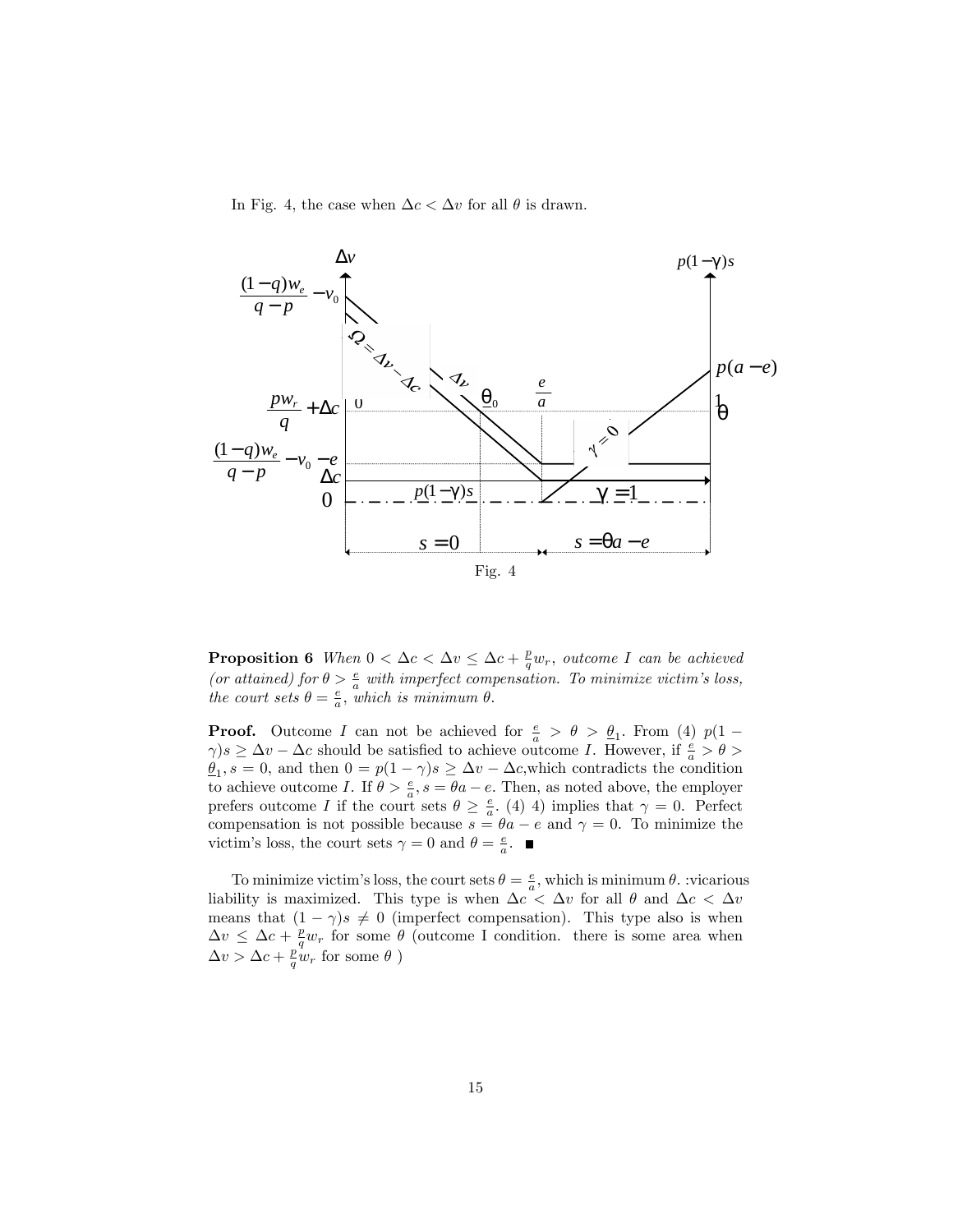Summary for case 2.2

$$
0 < \Delta c < \Delta v \leq \Delta c + \frac{p}{q} w_r
$$
  
\n
$$
0 < \Delta v < = \Longrightarrow \hat{v}_a < -e
$$
  
\n
$$
< = \Longrightarrow w_e > \frac{q-p}{(1-q)} (v_0 + e)
$$
  
\n
$$
\gamma^* = 0
$$
  
\n
$$
\theta^* = \frac{e}{a} \text{ (minimize victim's loss)}
$$
  
\n
$$
\text{Outcome I}
$$
  
\nPartial Comparison  
\nSeveral Liability

$$
0 \leq \theta < \underline{\theta}_1 \quad \underline{\theta}_1 \leq \theta < \frac{e}{a} \quad \frac{e}{a} \leq \theta < 1 \qquad \qquad \theta = 1
$$
\nOutcome I

\n
$$
\gamma = 0 \quad none \qquad none \qquad \begin{array}{c} \theta = 1 \\ \theta = 1 \end{array}
$$
\nNotice  $\text{I}$ 

\n
$$
s = \theta a - e : \text{victim's loss}
$$
\n
$$
\theta^* = \frac{e}{a} (\text{minizes } \text{victim's loss}) \qquad none \qquad none \qquad none \qquad none \qquad none \qquad none \qquad none \qquad none \qquad none
$$

**Case 2.3.**  $0 < \Delta c + \frac{p}{q} w_r < \Delta v$  This case is when the addition wage cost,  $\Delta v$ , is extremely high, then,  $\Delta v > \Delta c + \frac{p}{q} w_r$ .

Finally, if  $\Delta v > \frac{p}{q} w_r + \Delta c$ , outcome I cannot be achieved for all  $\theta$ . Instead, outcome III is achieved with perfect compensation.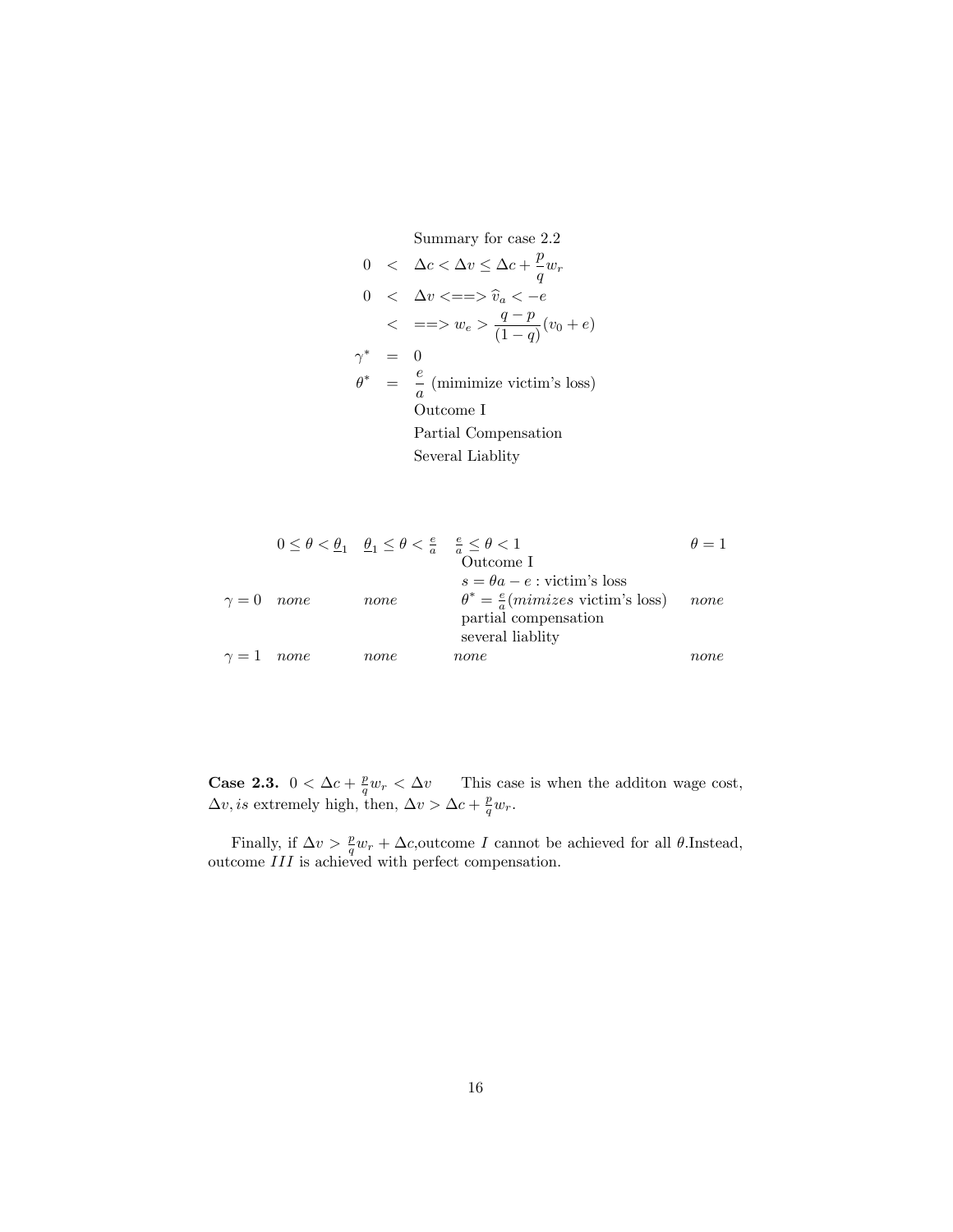

Proposition 7 Outcome III is the second-best and perfect compensation can be achieved when  $\Delta v > \frac{p}{q} w_r + \Delta c$  for  $\theta < \underline{\theta}_1$ .

**Proof.**  $\Pi_r^{III} > \Pi_r^I$  because  $0 = p(1 - \gamma)s < \Delta v - \Delta c.(1) \Pi_r^{III} - \Pi_r^{II} = (\Pi_r^I - \Pi_r^{II}) - (\Pi_r^I - \Pi_r^{III}) = (eq.5) - (eq.4) = ((-\Delta v + \Delta c + w_r) - (q - p)(1 - \gamma)s) (p(1 - \gamma)s - (\Delta v - \Delta c)) = (qs\gamma - qs + w_r) = -q(1 - \gamma)s + w_r > 0.$  If  $(1 - \gamma)s <$  $\frac{w_r}{q}$ , then outcome II is prefered to outcome III.(2)

From (1) and (2), if  $\frac{p}{q}w_r < \Delta v - \Delta c$ ,  $\Pi_r^{III} > \Pi_r^I$ , which means (2) area of  $\theta$ . The court can set  $\gamma = 1$  or  $\gamma = 0$ . This is because in this area of  $\theta$  <  $\frac{\theta}{2}$  (<  $\frac{e}{a}$ ), s = 0.  $\gamma$  = 1 has no meaning because of s=0. Thus, the court will set  $\gamma = 0$ , which makes severally liability and outcome III is achieved with perfect compensation. In this case, the court will set any  $\theta < \underline{\theta}_1$ .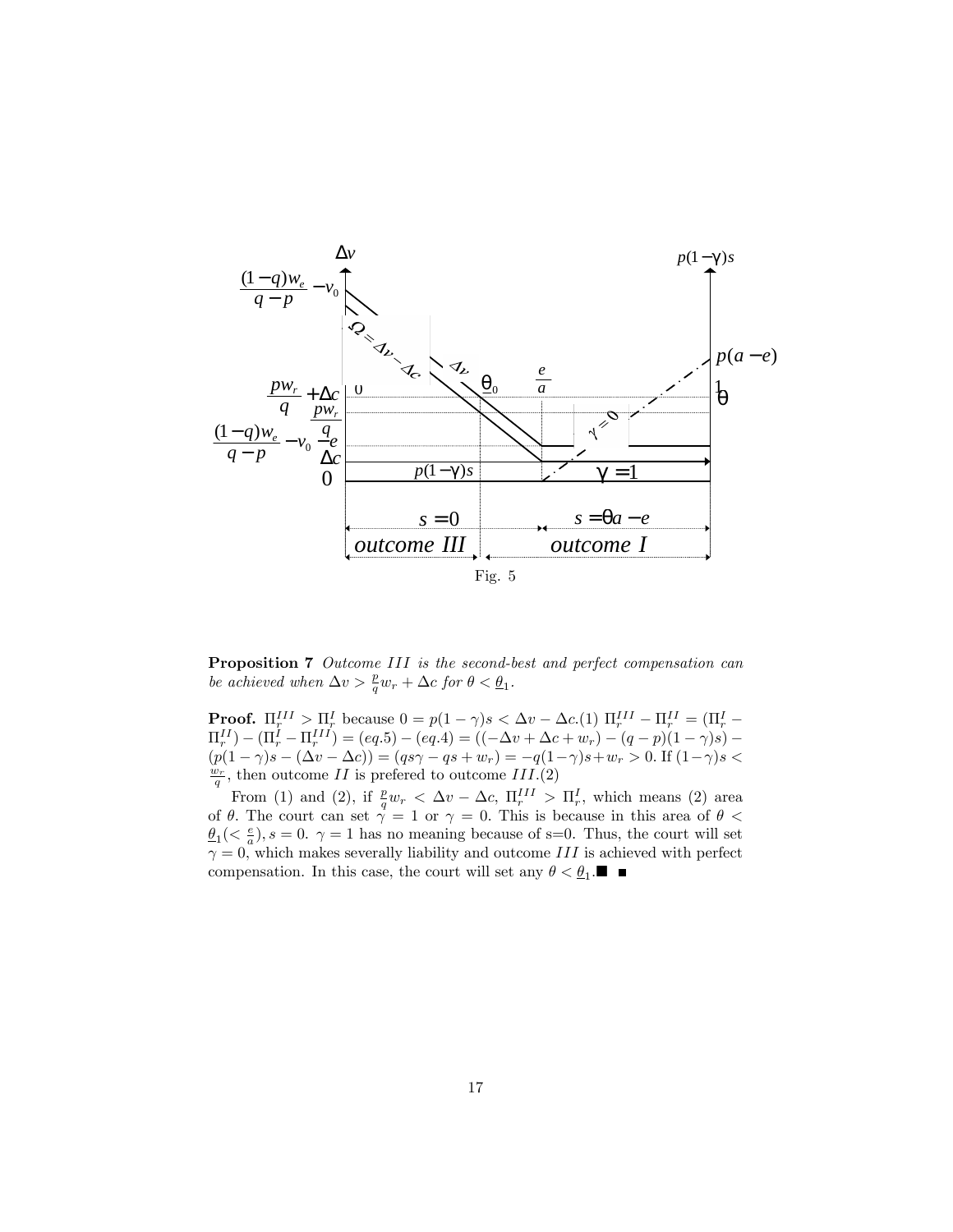$$
0 < \Delta c + \frac{p}{q} w_r < \Delta v
$$
  
\n
$$
0 < \Delta v < = \Rightarrow \hat{v}_a < -e
$$
  
\n
$$
\gamma^* = 0 \text{ or } \gamma^* = 1
$$
  
\nNo meaning of  $\gamma^*$   
\n
$$
any \theta^* < \frac{\theta_1}{1}
$$
  
\nOutcome III : second best solution  
\nPerfect Comparison  
\nSeveral Liability

 $0 \leq \theta < \underline{\theta}_1$  $\underline{\theta}_1 \le \theta < \frac{e}{a}$   $\underline{\theta} \le \theta < 1$   $\theta = 1$  $\gamma = 0$ Outcome III  $s = 0$ perfect compensation several liablity none none none  $\gamma = 1$ Outcome III  $\sqrt{s}=0$ perfect compensation JSL none none none

This type is when  $\Delta c < \Delta v$  for all  $\theta$ . And  $\Delta c < \Delta v$  means that  $(1 - \gamma)s \neq 0$ for outcome I which cannot be attained. Thus,  $\Delta c < \Delta v$  and  $(1 - \gamma)s = 0$  for outcome III. from condition (4). This type also when  $\Delta v > \Delta c + \frac{p}{q} w_r$  for some  $\theta$  which means outcome III.

(Need comparative statics.)

(For example, Fig. 3: If a increases,  $\frac{e}{a}$  decreases and  $\Delta c$  increases so that the minimal personal liability  $(\underline{\theta}_0)$  can be lowered.)

(Fig. 4: If a increases,  $\frac{e}{a}$  decreases so that the personal liability  $(\bar{\theta})$  can be lowered.  $\Delta c$  increases,  $\theta$  can be lowered. If e increases,  $\theta$  can be lowered.  $v_0$ increases,  $\overline{\theta}$  can be lowered